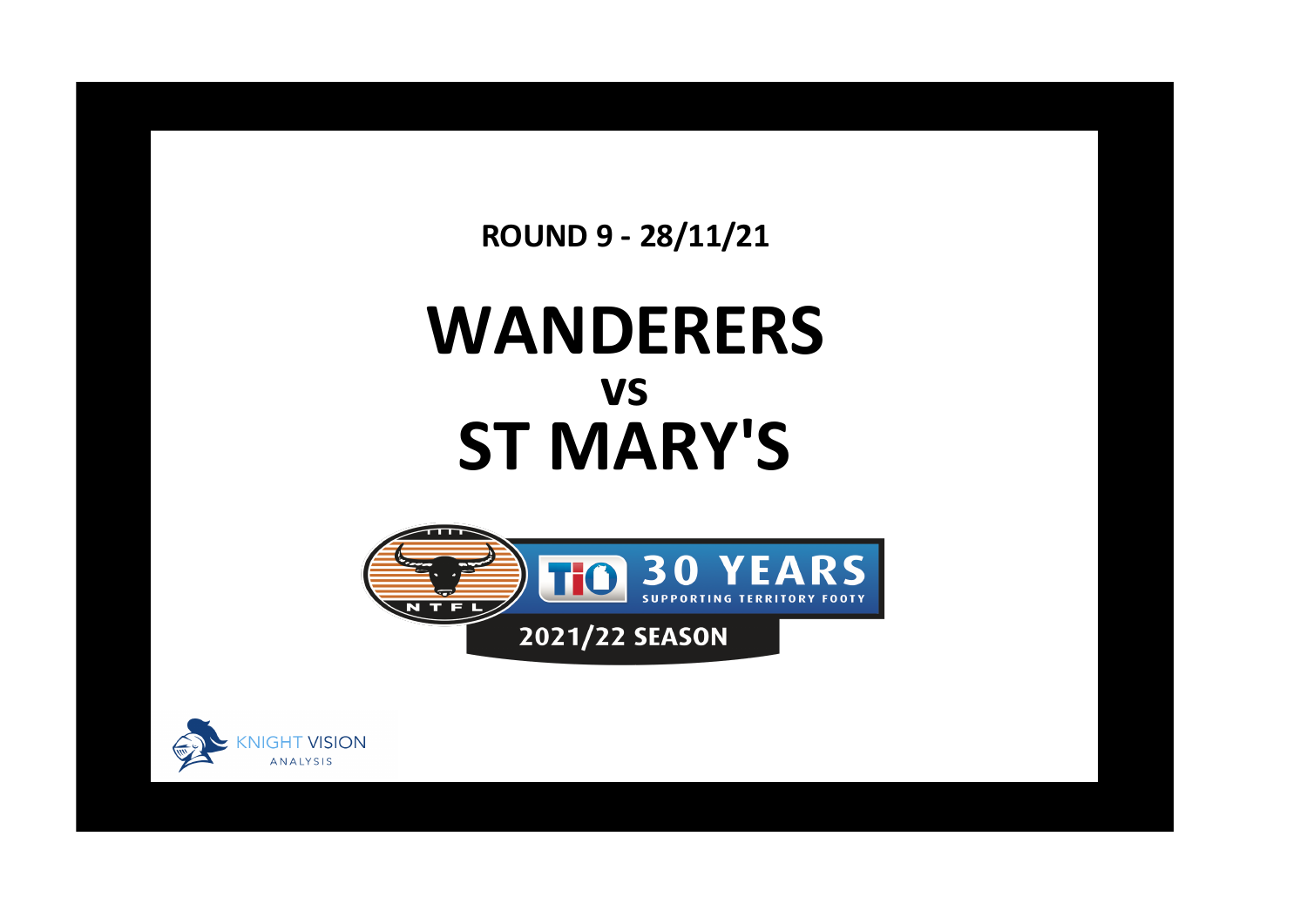|                         |                         | <b>Wanderers</b> |                |              |                          |                |                | <b>St Mary's</b>        |                |                | <b>Differential</b> |                |                |                |              |  |
|-------------------------|-------------------------|------------------|----------------|--------------|--------------------------|----------------|----------------|-------------------------|----------------|----------------|---------------------|----------------|----------------|----------------|--------------|--|
| Q1                      | Q <sub>2</sub>          | Q <sub>3</sub>   | Q4             | <b>TOTAL</b> |                          | Q1             | Q <sub>2</sub> | Q <sub>3</sub>          | Q <sub>4</sub> | <b>TOTAL</b>   | Q1                  | Q <sub>2</sub> | Q <sub>3</sub> | Q <sub>4</sub> | <b>TOTAL</b> |  |
| 42                      | 38                      | 44               | 52             | 176          | <b>Kicks</b>             | 34             | 34             | 36                      | 51             | 155            | $+8$                | $+4$           | $+8$           | $+1$           | $+21$        |  |
| 21                      | 14                      | 24               | 24             | 83           | <b>Handballs</b>         | 30             | 25             | 20                      | 27             | 102            | $-9$                | $-11$          | +4             | $-3$           | $-19$        |  |
| 63                      | 52                      | 68               | 76             | 259          | <b>Disposals</b>         | 64             | 59             | 56                      | 78             | 257            | $-1$                | $-7$           | $+12$          | $-2$           | $+2$         |  |
| 2.00                    | 2.71                    | 1.83             | 2.17           | 2.12         | <b>K:H Ratio</b>         | 1.13           | 1.36           | 1.80                    | 1.89           | 1.52           | $+0.87$             | $+1.35$        | $+0.03$        | $+0.28$        | $+0.60$      |  |
| 55%                     | 66%                     | 61%              | 52%            | 58%          | Kick Eff. %              | 53%            | 59%            | 72%                     | 65%            | 63%            | $+2%$               | $+7%$          | $-11%$         | $-13%$         | $-5%$        |  |
| 81%                     | 79%                     | 88%              | 88%            | 84%          | <b>Handball Eff. %</b>   | 77%            | 72%            | 90%                     | 78%            | 78%            | $+4%$               | $+7%$          | $-3%$          | $+10%$         | $+6%$        |  |
| 5                       | 5                       | 3                | $\overline{7}$ | 20           | <b>Clangers</b>          | 5              | 6              | 4                       | 5              | 20             | $\mathbf{0}$        | $-1$           | $-1$           | $+2$           | $\mathbf 0$  |  |
| 27                      | 25                      | 28               | 32             | 112          | <b>Cont. Poss</b>        | 27             | 26             | 18                      | 28             | 99             | $\Omega$            | $-1$           | $+10$          | $+4$           | $+13$        |  |
| 36                      | 28                      | 41               | 45             | 150          | <b>Unc. Poss</b>         | 37             | 34             | 40                      | 51             | 162            | $-1$                | $-6$           | $+1$           | $-6$           | $-12$        |  |
| 14                      | 17                      | 16               | 19             | 66           | <b>Marks</b>             | 8              | 15             | 12                      | 27             | 62             | $+6$                | $+2$           | $+4$           | $-8$           | $+4$         |  |
| 12                      | 13                      | 14               | 17             | 56           | <b>Unc. Marks</b>        | $\overline{7}$ | 13             | 10                      | 23             | 53             | $+5$                | $\mathbf{0}$   | +4             | $-6$           | $+3$         |  |
| $\overline{2}$          | 4                       | $\overline{2}$   | $\mathbf{2}$   | 10           | <b>Cont. Marks</b>       | 1              | $\mathbf{2}$   | $\mathbf{2}$            | 4              | 9              | $+1$                | $+2$           | $\mathbf{0}$   | $-2$           | $+1$         |  |
| $\overline{2}$          | 3                       | 1                | 4              | 10           | <b>Int. Marks</b>        | 2              | $\overline{2}$ | $\overline{\mathbf{2}}$ | 6              | 12             | $\mathbf 0$         | $+1$           | $-1$           | $-2$           | $-2$         |  |
| 3                       | 3                       | 5                | 3              | 14           | F50 Marks                | 3              | $\overline{2}$ | 1                       | $\overline{2}$ | 8              | $\mathbf{0}$        | $+1$           | $+4$           | $+1$           | $+6$         |  |
| 16                      | 11                      | 19               | 21             | 67           | <b>Handball Receives</b> | 22             | 17             | 17                      | 19             | 75             | $-6$                | $-6$           | $+2$           | $+2$           | $-8$         |  |
| 20                      | 15                      | 21               | 26             | 82           | <b>Groundball Gets</b>   | 22             | 20             | 13                      | 19             | 74             | $-2$                | $-5$           | $+8$           | $+7$           | $+8$         |  |
| 5                       | $\overline{\mathbf{2}}$ | 6                | 3              | 16           | <b>Hitouts</b>           | 12             | 8              | 5                       | 8              | 33             | $-7$                | $-6$           | $+1$           | $-5$           | $-17$        |  |
| $\overline{\mathbf{z}}$ | 9                       | 8                | 7              | 31           | <b>Clearances</b>        | 11             | 6              | 7                       | 6              | 30             | $-4$                | $+3$           | $+1$           | $+1$           | $+1$         |  |
| 10                      | 14                      | 10               | 17             | 51           | <b>Tackles</b>           | 11             | 4              | $\overline{\mathbf{z}}$ | 11             | 33             | $-1$                | $+10$          | $+3$           | $+6$           | $+18$        |  |
| 4                       | 7                       | 5                | 7              | 23           | <b>One Percenters</b>    | 8              | 7              | 10                      | 6              | 31             | $-4$                | $\mathbf{0}$   | $-5$           | $+1$           | $-8$         |  |
| $\overline{2}$          | 4                       | 4                | 5              | 15           | <b>Spoils</b>            | 5              | 4              | 8                       | 4              | 21             | $-3$                | $\Omega$       | $-4$           | $+1$           | $-6$         |  |
| 7                       | $\overline{\mathbf{z}}$ | 6                | 5              | 25           | <b>Frees For</b>         | 5              | 6              | 6                       | 7              | 24             | $+2$                | $+1$           | $\mathbf{0}$   | $-2$           | $+1$         |  |
| 5                       | 6                       | 6                | $\overline{7}$ | 24           | <b>Frees Against</b>     | 7              | $\overline{ }$ | 6                       | 5              | 25             | $-2$                | $-1$           | $\mathbf{0}$   | $+2$           | $-1$         |  |
| $\overline{\mathbf{z}}$ | 10                      | 11               | 13             | 41           | Inside 50s               | 13             | 9              | 10                      | 11             | 43             | $-6$                | $+1$           | $+1$           | $+2$           | $-2$         |  |
| 11                      | 5                       | 6                | 7              | 29           | <b>Rebound 50s</b>       | 4              | 6              | 7                       | 9              | 26             | $+7$                | $-1$           | $-1$           | $-2$           | $+3$         |  |
| 86%                     | 40%                     | 73%              | 69%            | 66%          | Score / I50 %            | 31%            | 56%            | 50%                     | 45%            | 44%            | +55%                | $-16%$         | $+23%$         | $+24%$         | $+22%$       |  |
| 3                       | 3                       | 4                | 4              | 14           | Goals                    | $\overline{2}$ | 4              | 3                       | 3              | 12             | $+1$                | $-1$           | $+1$           | $+1$           | $+2$         |  |
| 3                       | 1                       | 4                | 5              | 13           | <b>Behinds</b>           | 2              | 1              | $\overline{2}$          | $\mathbf{2}$   | $\overline{7}$ | $+1$                | $\Omega$       | $+2$           | $+3$           | $+6$         |  |
| 21                      | 19                      | 28               | 29             | 97           | <b>Score</b>             | 14             | 25             | 20                      | 20             | 79             | $+7$                | $-6$           | $+8$           | $+9$           | $+18$        |  |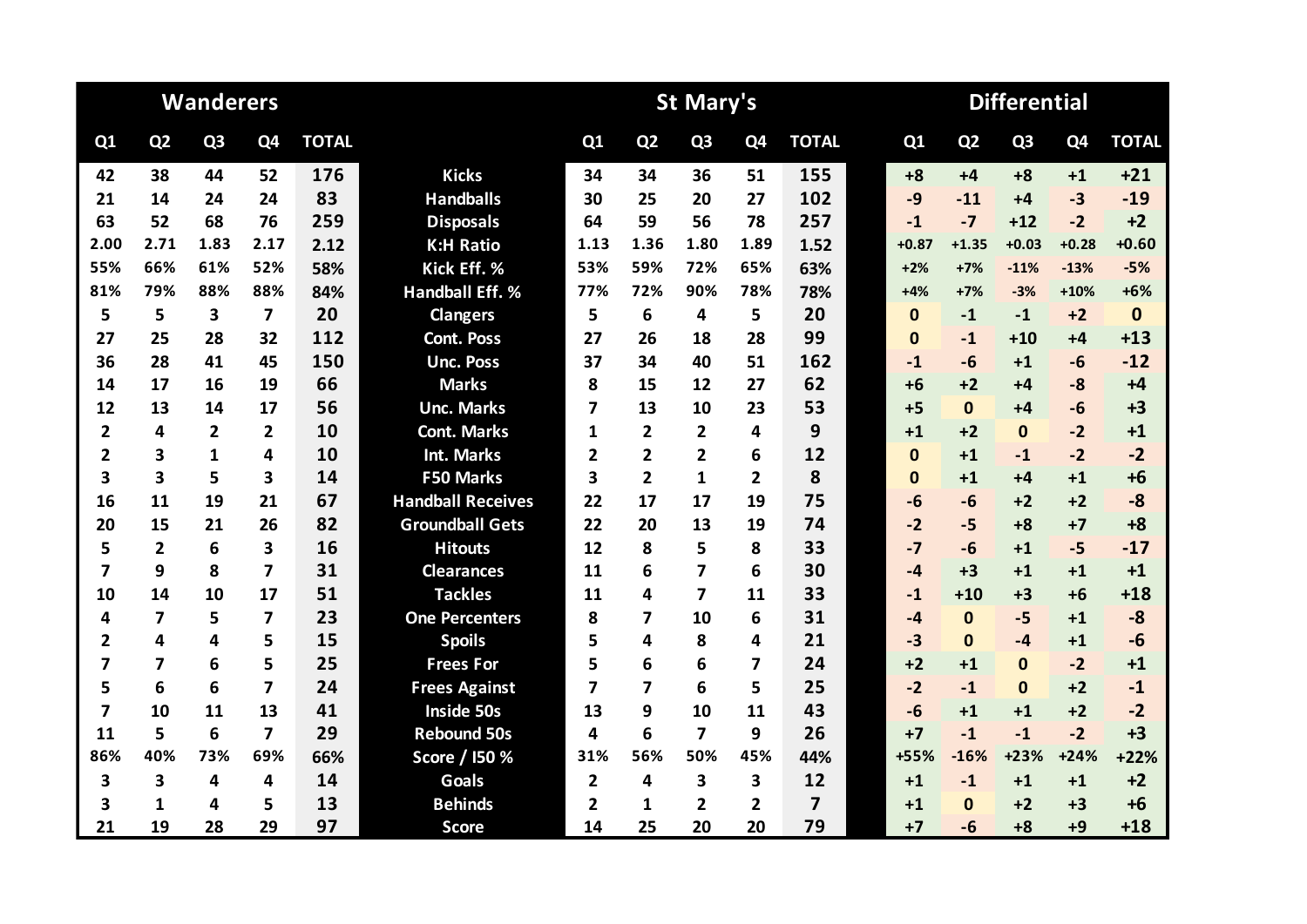|                     | <b>Wanderers</b> |                |      |             |          |     |           |       |      |      |           |             |             |                |            |       |                |       |      |           |      |              |            |                |      |              |              |
|---------------------|------------------|----------------|------|-------------|----------|-----|-----------|-------|------|------|-----------|-------------|-------------|----------------|------------|-------|----------------|-------|------|-----------|------|--------------|------------|----------------|------|--------------|--------------|
| <b>Player</b>       | К                | н              | D    |             | KE% HE%  | CLG | <b>CP</b> | UP.   | М    | UM   | <b>CM</b> | IM          | <b>F50M</b> | ΗR             | <b>GBG</b> | но    | <b>CLR</b>     | т     | 1%   | <b>SP</b> | FF   | FA           | <b>150</b> | <b>R50</b>     | G    | В            | <b>SA</b>    |
| 06 B O'Connell      | 18               | 7              | 25   | 78%         | 43%      | 2   | 10        | 16    | 4    | 4    | 0         | 0           | 1           | 10             | 7          | 0     | 4              |       | 0    | 0         | 4    | 3            | 8          | 3              | 2    | 1            | $\mathbf{1}$ |
| 02 J Erlandson      | 6                | 12             | 18   | 83%         | 83%      | 1   | 9         | 9     | 3    | 2    |           | 1           | 1           | 7              | 8          | 0     | 4              |       | 2    | 1         | 0    | 1            | 2          | 1              | 0    | 0            | 1            |
| 09 T Motlop         | 10               | 8              | 18   | 50%         | 88%      | 2   | 2         | 16    | 7    | 6    | 1         | 0           | 0           | 8              | 1          | 0     | 0              | 1     | 1    | 0         | 0    | 0            | 2          | 1              | 0    | 0            | 3            |
| 21 D Weetra         | 11               | 5              | 16   | 82%         | 100%     | 1   | 6         | 10    | 4    | 4    | 0         | 1           | 0           | 3              | 5          | 0     | 1              | 4     | 1    | 1         | 2    | 0            | 3          | 4              | 1    | 0            | 1            |
| 10 M Totham         | 12               | 3              | 15   | 25%         | 33%      | 2   |           | 8     | 2    | 2    | 0         | 0           | 0           | 4              | 4          | 0     | 2              | 7     | 0    | 0         | 3    | 1            |            | 1              | 0    | 1            | 0            |
| 24 B McLean         | 10               | 4              | 14   | 60%         | 100%     | 2   | 1         | 13    | 3    | 3    | 0         | 0           | 1           | 8              | 1          | 0     | 0              | 3     | 0    | 0         | 0    | 0            |            | 1              | 1    | 0            | 0            |
| 25 B Newman         | 12               | 2              | 14   |             | 33% 100% | 2   | 5         | 9     | 6    | 6    | 0         | 3           | 1           | 1              | 4          | 1     | 0              |       |      | 2         | 2    | 0            |            | 1              | 0    | 1            | 1            |
| 28 D Clee           | 11               | 3              | 14   | 45%         | 100%     | 1   | 7         |       | 4    | 3    | 1         | 0           | 1           | $\overline{2}$ | 5          | 0     | 3              | 4     | 0    | 0         | 1    | 3            | 5          | $\overline{2}$ | 0    | 0            | 2            |
| 33 E Simpson        | -10              | 3              | 13   | 70%         | 100%     | 0   | 10        | 3     | 5    | 1    | 4         | 0           | 5           | 2              | 4          | 1     | 2              | 0     | 3    | 2         | 2    | 2            | 2          | 0              | 5    | 3            | 3            |
| 35 Matthew Motlop   | 9                | 4              | 13   | 67%         | 100%     | 0   | 3         | 10    | 2    | 2    | 0         | 0           | 0           | 7              | 3          | 0     |                | 4     | 0    | 0         | 0    | 2            | 0          | $\mathbf{1}$   | 1    | 1            | 0            |
| 18 M Taylor         | 11               | 1              | 12   | 91%         | 100%     | 0   | 4         | 8     | 6    | 4    | 2         | 4           | 0           | 3              |            | 1     | 0              | 2     | 3    | 2         | 1    | 2            | 2          | 2              | 0    | 0            | 1            |
| 11 C Niki           | 6                | 4              | 10   | 67%         | 100%     | 2   | 6         | 5     | 4    | 4    | 0         |             | 2           | 1              | 5          |       | $\overline{2}$ | 3     | 0    | 0         |      | 2            |            | $\overline{2}$ | 0    | 0            | 0            |
| 04 Jerome Motlop    | 6                | 3              | 9    | 33%         | 100%     | 0   | 5         | 3     | 2    | 2    | 0         | 0           | 0           | 1              | 2          | 0     | 3              | 2     |      | 1         | 3    | 2            | 2          | 0              | 0    | 0            | 1            |
| 13 B Motlop         | 7                | 2              | 9    | 43%         | 50%      |     | 6         | 3     | 1    |      | 0         | 0           | 0           | 1              | 6          | 0     | 0              | 0     | 4    | 4         |      | 0            | 0          | $\overline{7}$ | 0    | 0            | 0            |
| 08 K Fejo           | 5                | 3              | 8    | 20%         | 67%      | 0   | 5         | 3     | 1    | 1    | 0         | 0           | 0           | 1              | 3          | 0     | 1              | 2     | 1    | 0         | 2    | $\mathbf{1}$ | 3          | 0              | 0    | 1            | 2            |
| 12 D Braun          | 6                | $\overline{2}$ | 8    |             | 17% 100% |     | 5         | 4     | 2    | 2    | 0         | 0           | 1           | 1              | 5          | 0     |                | 3     |      | 0         | 0    | $\mathbf{1}$ | 2          | 1              | 1    | 1            | 0            |
| 14 Joel Cubillo     | 5                | 3              | 8    | 100% 100%   |          | 0   | 4         | 4     | 2    | 2    | 0         | 0           | 0           | 2              | 4          | 0     | 1              | 2     | 1    | 0         | 0    | 0            | 0          | 0              | 1    | 0            | 0            |
| 29 D Fuller         | 5                | 3              | 8    |             | 40% 100% | 1   | 4         | 4     | 0    | 0    | 0         | 0           | 0           | 4              | 2          |       |                | 0     |      | 0         | 2    | 0            | 0          | 1              | 1    | 0            | 1            |
| 17 J Priest         | 6                | 1              | 7    | 67%         | 100%     | 0   | 2         | 6     | 6    | 5    | 1         | 0           | 1           | 0              | 1          | 11    | 1              | 1     | 1    | 1         | 1    | 3            | 4          | 0              | 1    | 2            | 2            |
| 20 N Jones-Cubillo  | 1                | 5<br>an an     | 6    | 0%          | 100%     | 1   | 5         | 1     | 0    | 0    | 0         | 0<br>onomo. | 0           | 1              | 5          | 0     | 2              | 0     |      | 1         | 0    | 0            | 0          | 0              | 0    | 0<br>on on o | 0<br>omonom  |
| 19 A Dunn           | 2                | 3              | 5    | 50%         | 67%      | 1   | 3         | 2     | 2    | 2    | 0         | 0           | 0           | 0              | 3          | 0     | 1              | 1     | 0    | 0         | 0    | 1            | 1          | 0              | 0    | 0            | 0            |
| 05 A Lewis          | 1                | 2              | 3    | 0%          | 50%      | 0   | 3         | 0     | 0    | 0    | 0         | 0           | 0           | 0              | 3          | 0     | 1              | 3     | 0    | 0         | 0    | 0            | 0          | 0              | 0    | 0            | 0            |
|                     |                  |                |      |             |          |     |           |       |      |      |           |             |             |                |            |       |                |       |      |           |      |              |            |                |      |              |              |
| <b>WAND</b>         | 176              | -83            | 259  |             | 58% 84%  | 20  | 112       | 150   | 66   | 56   | 10        | 10          | 14          | 67             | 82         | 16    | 31             | 51    | 23   | 15        | 25   | 24           | 41         | 29             | 14   | 13           | 19           |
| <b>SMFC</b>         | 155              | 102            |      | 257 63% 78% |          | 20  | 99        | 162   | 62   | 53   | 9         | 12          | 8           | 75             | 74         | 33    | 30             | 33    | 31   | 21        | 24   | 25           | 43         | 26             | 12   | 7            | 9            |
| <b>Differential</b> | $+21$            | $-19$          | $+2$ | -5%         | $+6%$    | 0   | $+13$     | $-12$ | $+4$ | $+3$ | $+1$      | -2          | $+6$        | -8             | $+8$       | $-17$ | $+1$           | $+18$ | $-8$ | -6        | $+1$ | $-1$         | $-2$       | $+3$           | $+2$ | $+6$         | $+10$        |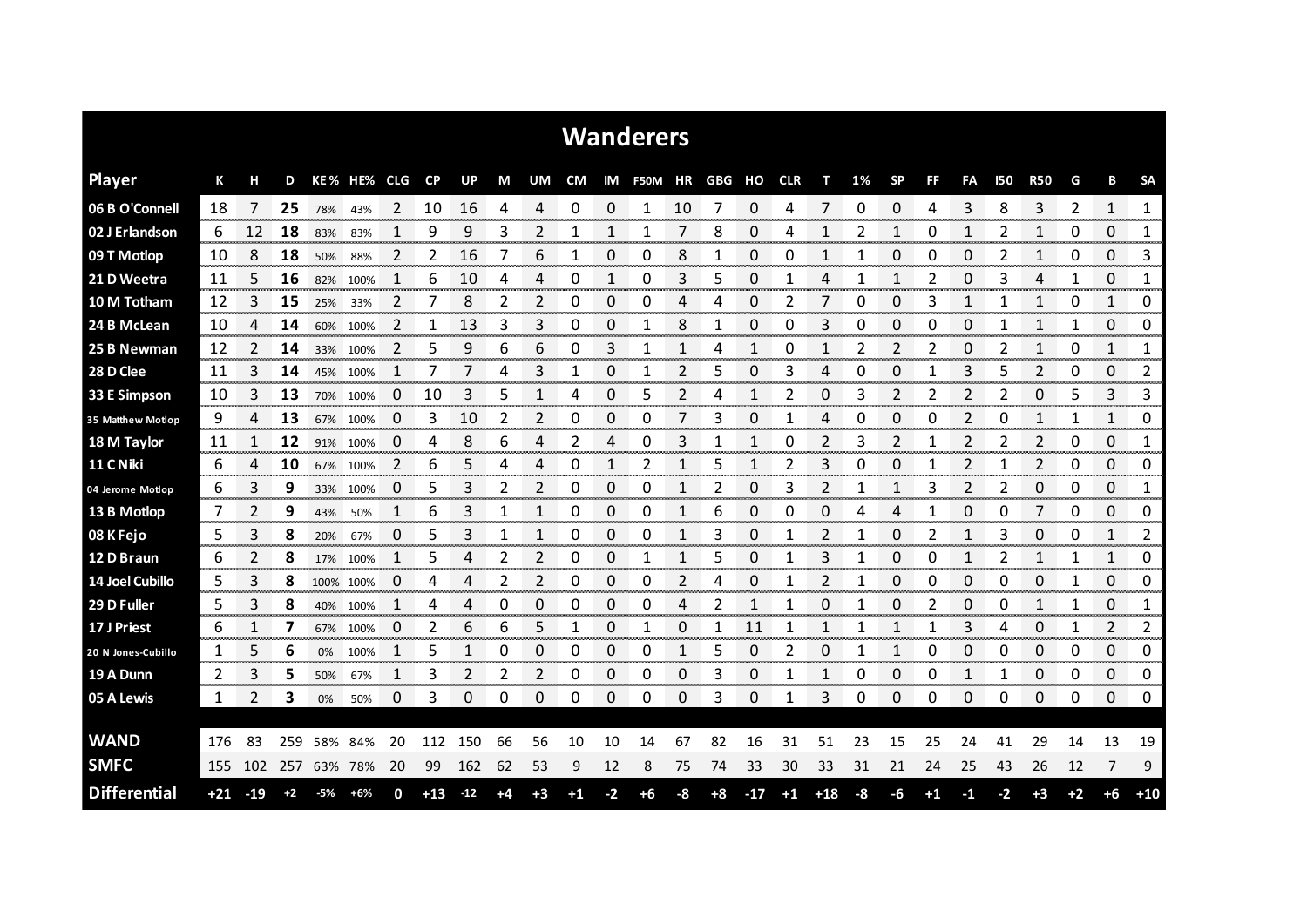| St Mary's           |     |       |      |      |             |    |           |       |    |               |           |      |         |      |        |       |            |       |      |              |      |      |            |            |    |              |              |
|---------------------|-----|-------|------|------|-------------|----|-----------|-------|----|---------------|-----------|------|---------|------|--------|-------|------------|-------|------|--------------|------|------|------------|------------|----|--------------|--------------|
| <b>Player</b>       | К   | н     | D    |      | KE% HE% CLG |    | <b>CP</b> | UP    | M  | UM            | <b>CM</b> | IM   | F50M HR |      | GBG HO |       | <b>CLR</b> | т     | 1%   | <b>SP</b>    | FF   | FA   | <b>150</b> | <b>R50</b> | G  | В            | <b>SA</b>    |
| 04 N Paredes        | 20  | 9     | 29   | 65%  | 56%         | 4  | 14        | 16    | 1  | 1             | 0         | 0    | 0       | 13   | 11     | 1     | 8          | 3     | 0    | 0            | 4    | 2    | 7          | 1          | 1  | $\mathbf{1}$ | 4            |
| 01 Jacob Long       | 13  | 4     | 17   | 77%  | 75%         |    | 1         | 16    | 3  | 3             | 0         |      | 0       | 6    |        | 0     | 0          |       |      |              |      |      |            | 5          | 0  | 0            | 0            |
| 12 J Salmon         | 10  |       | 17   | 60%  | 71%         | 0  | 5         | 12    |    | 7             | 0         | 0    | 1       | 3    | 4      | 0     | 0          | 3     |      | 0            | 3    | 0    | 4          | 3          | 1  | 0            | 1            |
| 03 Lachlan Taylor   | 11  | 5     | 16   | 64%  | 100%        | 2  | 5         | 12    | 6  | 6             | 0         | 2    | 1       | 5    | 5      | 0     | 2          | 0     | 4    | 4            | 0    | 0    |            | 1          | 1  | 0            | 0            |
| 17 A Hildebrandt    | 4   | 11    | 15   | 75%  | 82%         | 1  | 7         | 8     | 1  | 1             | 0         | 0    | 0       | 4    | 6      | 0     | 3          | 3     | 1    | 0            | 1    | 1    | 2          | 0          | 0  | 1            | 0            |
| 27 G Gallus         | 10  | 4     | 14   | 80%  | 50%         |    | 4         | 10    | 6  | 6             | 0         | 0    | 0       | 3    | 4      | 0     | 0          | 1     | 0    | 0            | 0    | 0    | 0          | 5          | 0  | 0            | 0            |
| <b>34 T Hemsley</b> | 3   | 11    | 14   | 67%  | 82%         | 1  | 8         | 8     | 1  | 1             | 0         | 1    | 0       | 6    |        | 0     | 1          | 0     |      | 0            | 1    | 4    | 0          | 1          | 0  | 0            | 0            |
| 11 N Yarran         | 9   | 4     | 13   | 56%  | 100%        | 2  |           | 6     | 1  | 1             | 0         | 0    | 0       | 4    |        | 0     | 6          | 1     | 2    | 0            | 0    | 2    |            | 0          | 0  | 0            | 0            |
| 26 H Labastida      | 7   | 6     | 13   | 86%  | 67%         | 0  | 3         | 10    | 6  | 6             | 0         | 1    | 0       | 3    | 3      | 0     | 1          | 0     | 2    | 2            | 1    | 0    | 1          | 2          | 0  | 0            | 0            |
| 40 J Kluske         | 8   | 4     | 12   | 38%  | 100%        | 0  | 6         | 6     | 3  | 3             | 0         | 0    | 1       | 1    | 4      | 0     |            | 2     |      | 0            | 2    | 1    | 5          | 0          | 2  | 1            | 0            |
| 21 Braxton Ah Mat   | 8   | 2     | 10   | 88%  | 50%         | 0  | 5         | 5     | 3  | 3             | 0         | 2    | 0       | 0    | 3      | 0     | 0          | 2     | 3    | 3            | 3    | 0    |            | 3          | 0  | 0            | 0            |
| 24 J Calder         | 8   | 2     | 10   | 88%  | 100%        |    | 5         | 5     | 6  |               | 4         |      | 4       | 1    |        | 2     | 2          | 1     |      | 1            |      | 0    |            | 0          | 6  | 0            | 1            |
| 10 S Rioli          | 6   | 3     | 9    | 67%  | 67%         | 0  | 3         | 6     | 2  | 1             | 1         | 1    | 0       | 5    | 2      | 0     | 0          | 0     | 0    | 0            | 0    | 1    | 3          | 1          | 1  | $\Omega$     | 0            |
| 20 R Smith          | 2   |       | 9    | 0%   | 86%         | 2  | 3         | 5     | 2  | $\mathcal{P}$ | 0         | 0    | 0       | 3    | 3      | 19    |            | 0     | 3    | 2            | Ω    | 1    |            | 0          | 0  | 0            | 0            |
| 22 S Tyson          | 5   | 4     | 9    | 40%  | 75%         | 0  |           | 3     | 1  | 0             | 1         | 0    | 0       | 2    | 3      | 0     | 1          | 3     | 0    | 0            | 3    | 3    | 2          | 0          | 0  | 0            | 0            |
| 23 J Toa            | 5   | 4     | 9    |      | 20% 100%    |    | 2         |       | 4  | 4             | 0         | 2    | 1       | 3    | 1      | 11    | 1          | 1     | 0    | 0            | 2    | 0    | 2          | 0          | 0  | 1            | 0            |
| 31 Z Robinson       | 7   | 1     | 8    | 29%  | 100%        | 0  | 2         | 5     | 4  | 3             | 1         | 1    | 0       | 0    | 1      | 0     | 1          | 2     | 0    | 0            | 0    | 1    | 4          | 0          | 0  | 1            | 2            |
| 29 G McMurtrie      | 3   | 4     | 7    | 67%  | 100%        | 0  | 3         | 5     | 0  | 0             | 0         | 0    | 0       | 5    | 2      | 0     |            | 4     |      | 1            | 1    | 2    | -1         | 0          | 0  | 0            | 0            |
| 42 S Foster         | 2   | 5     | 7    | 0%   | 60%         | 2  | 1         | 6     | 1  | 1             | 0         | 0    | 0       | 5    | 1      | 0     | 0          | 0     | 2    | $\mathbf{1}$ | 0    | 0    | 2          | 0          | 0  | 0            | $\mathbf{1}$ |
| 02 S Holna          | 3   | 3     | 6    |      | 100% 100%   | 0  | 5         | 1     | 1  | 0             | 1         | 0    | 0       | 1    | 3      | 0     | 0          | 3     | 4    | 4            | 1    | 1    | 0          | 1          | 0  | 0            | 0            |
| 35 M Wilkinson      | 5   | 1     | 6    | 20%  | 100%        | 1  | 1         | 5     | 1  | 1             | 0         | 0    | 0       | 2    | 1      | 0     | 0          | 1     | 3    | 2            | 0    | 3    | 3          | 1          | 0  | 0            | 0            |
| 16 J Gallaher       | 2   | 1     | 3    | 100% | 0%          | 1  | 2         | 1     | 2  | $\mathbf{1}$  | 1         | 0    | 0       | 0    | 1      | 0     | 0          | 1     | 0    | 0            | 0    | 0    | -1         | 0          | 0  | 0            | 0            |
|                     |     |       |      |      |             |    |           |       |    |               |           |      |         |      |        |       |            |       |      |              |      |      |            |            |    |              |              |
| <b>SMFC</b>         | 155 | 102   | 257  | 63%  | 78%         | 20 | 99        | 162   | 62 | 53            | 9         | 12   | 8       | 75   | 74     | 33    | 30         | 33    | 31   | 21           | 24   | 25   | 43         | 26         | 12 | 7            | 9            |
| <b>WAND</b>         | 176 | 83    | 259  |      | 58% 84%     | 20 | 112       | 150   | 66 | 56            | 10        | 10   | 14      | 67   | 82     | 16    | 31         | 51    | 23   | 15           | 25   | 24   | 41         | 29         | 14 | 13           | 19           |
| <b>Differential</b> | -21 | $+19$ | $-2$ | +5%  | -6%         | 0  | $-13$     | $+12$ | -4 | -3            | -1        | $+2$ | -6      | $+8$ | -8     | $+17$ | $-1$       | $-18$ | $+8$ | $+6$         | $-1$ | $+1$ | $+2$       | -3         | -2 | -6           | $-10$        |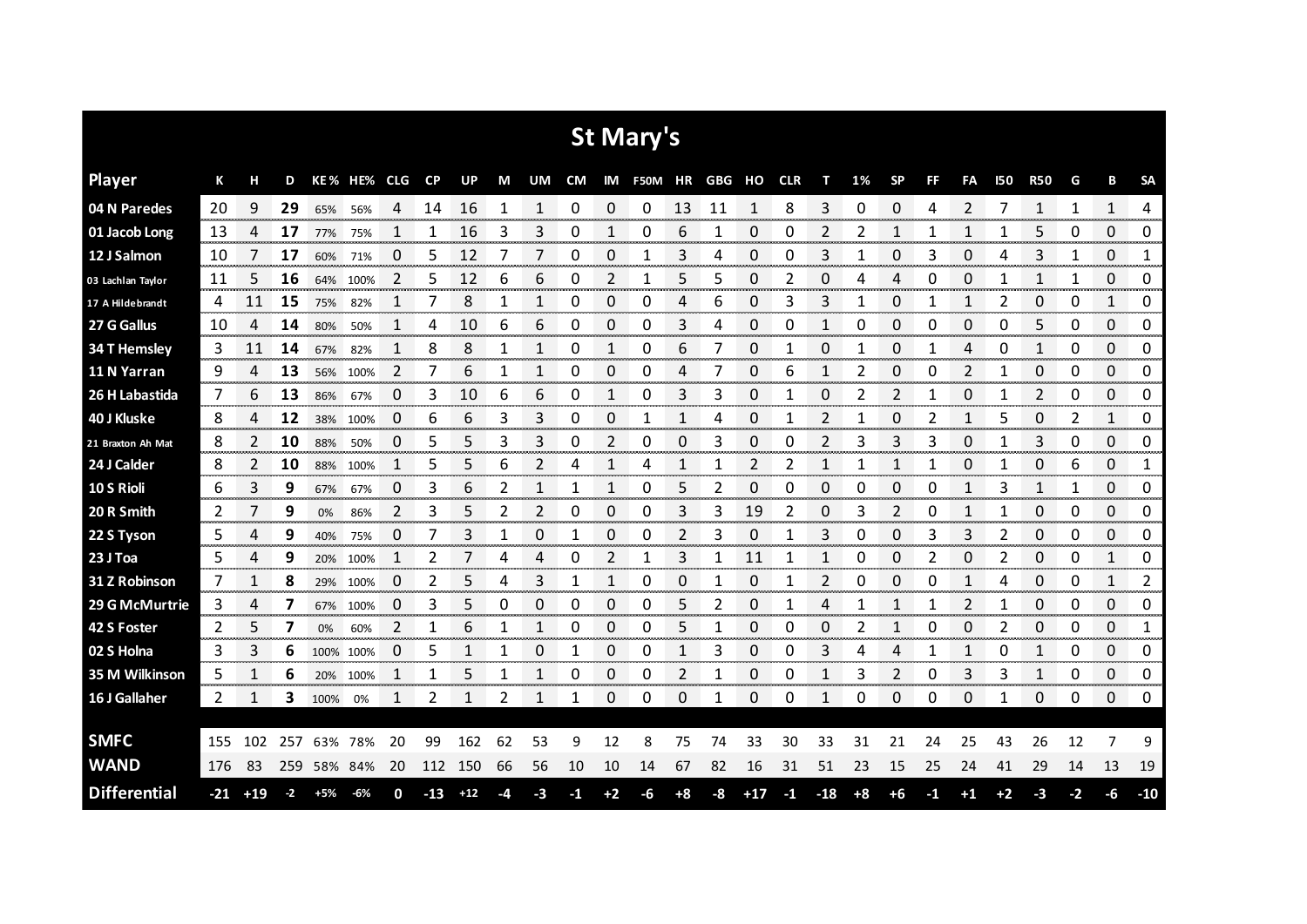|                        | <b>Score Sources</b> |             |  |  |  |  |  |  |  |
|------------------------|----------------------|-------------|--|--|--|--|--|--|--|
|                        | <b>WAND</b>          | <b>SMFC</b> |  |  |  |  |  |  |  |
| <b>Turnover</b>        | 7.10.52              | 7.3.45      |  |  |  |  |  |  |  |
| <b>Stoppage</b>        | 7.3.45               | 4.4.28      |  |  |  |  |  |  |  |
| Kick In                | 0.0.0                | 1.0.6       |  |  |  |  |  |  |  |
| <b>TOTAL</b>           | 14.13.97             | 12.7.79     |  |  |  |  |  |  |  |
|                        | Defensive 50         |             |  |  |  |  |  |  |  |
| <b>Turnover</b>        | 1.3.9                | 0.0.0       |  |  |  |  |  |  |  |
| <b>Stoppage</b>        | 0.0.0                | 0.0.0       |  |  |  |  |  |  |  |
| Kick In                | 0.0.0                | 1.0.6       |  |  |  |  |  |  |  |
| <b>TOTAL</b>           | 1.3.9                | 1.0.6       |  |  |  |  |  |  |  |
|                        | <b>Midfield</b>      |             |  |  |  |  |  |  |  |
| <b>Turnover</b>        | 5.7.37               | 7.3.45      |  |  |  |  |  |  |  |
| <b>Centre Bounce</b>   | 3.0.18               | 1.0.6       |  |  |  |  |  |  |  |
| <b>B/ARC Stoppages</b> | 3.1.19               | 1.0.6       |  |  |  |  |  |  |  |
| <b>TOTAL</b>           | 11.8.74              | 9.3.57      |  |  |  |  |  |  |  |
|                        | Forward 50           |             |  |  |  |  |  |  |  |
| <b>Turnover</b>        | 1.0.6                | 0.0.0       |  |  |  |  |  |  |  |
| <b>Stoppage</b>        | 1.2.8                | 2.4.16      |  |  |  |  |  |  |  |
| <b>TOTAL</b>           | 2.2.14               | 2.4.16      |  |  |  |  |  |  |  |